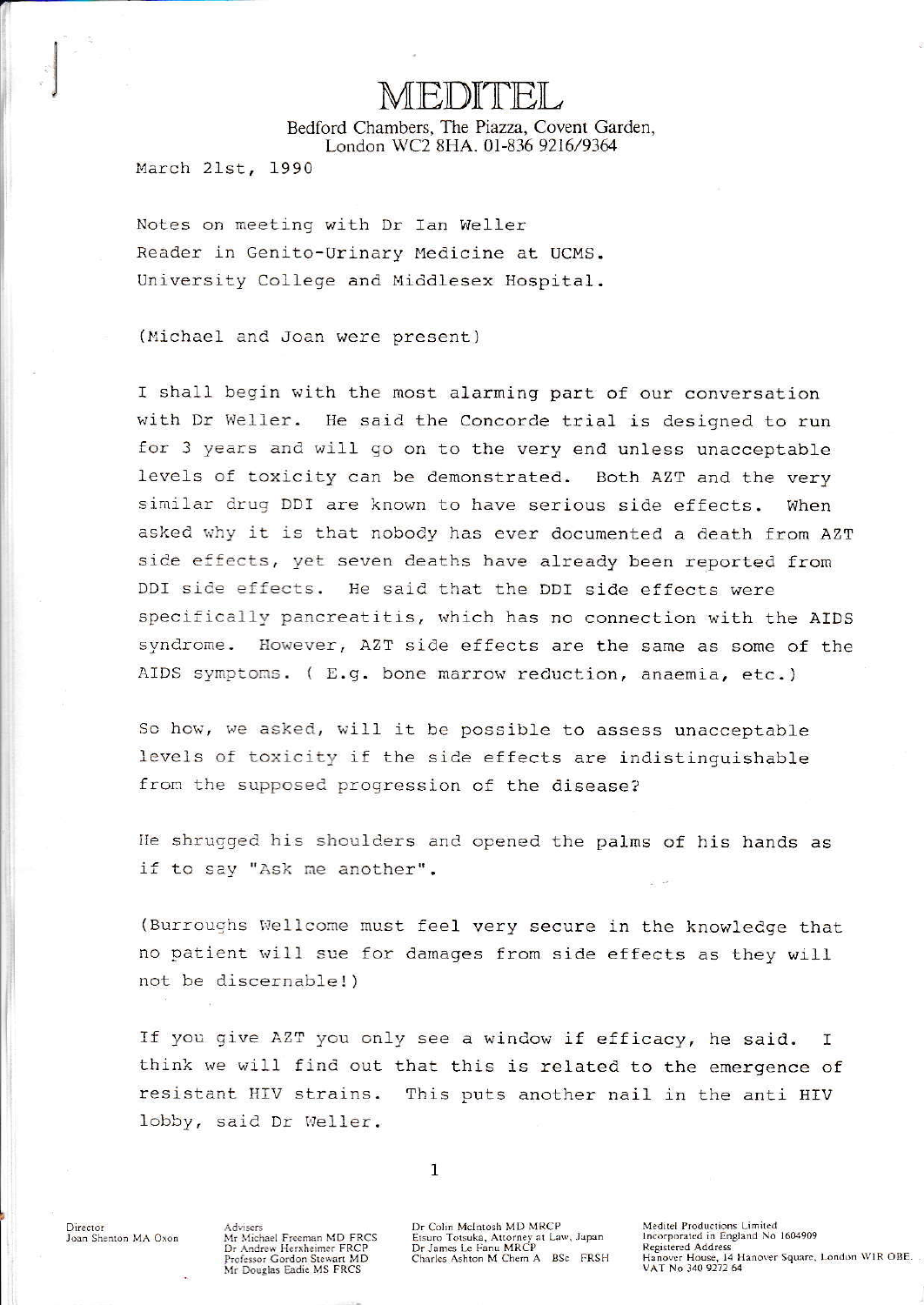Dr Weller was keen to speak about the Concorde trial and said he had allocated us one hour of his time. He did not ask us what approach we were taking to the subject of AIDS in our film.

He said there was a fundamental difference in philosophy between his trial and the US 019 trial.

The US trial was set out simply to see if early use of AZT could prevent the progression of disease in people who were already<br>considered to be ill. The trial was stopped in August 1989 after only a few months because the results were said to be so good. (Details of the press statement of 019 trial to follow).

The Concorde trial is looking primarily at the effect of AZT (or Zidovudine as he now calls it) on overall survival.

- In fact the trial is looking at three things:
- 1. Progression of disease
- 2. overall survival

3. Severe toxicity. (By that he means adverse reactions strong enough to affect a doctor's decision on whether to use the drug or not).

The Concorde trial was started in the UK at the end of 1988 and is designed to run 3 years. It involves 1415 people, all of whom are HIV positive and asymptomatic. 60% have lower than 500 CD4 count and 40% have higher than 500. The dose is \$50 mgs of Zidovudine four times a day-

So far there have been 62 progressions and three deaths. It is not known whether the deaths involved people on the drug or not. However, the causes of death are:

- 1. Encephalitis.
- 2. Choking on vomit after excessive intake of alcohol.
- 3. Suicide following severe depression.

 $\overline{2}$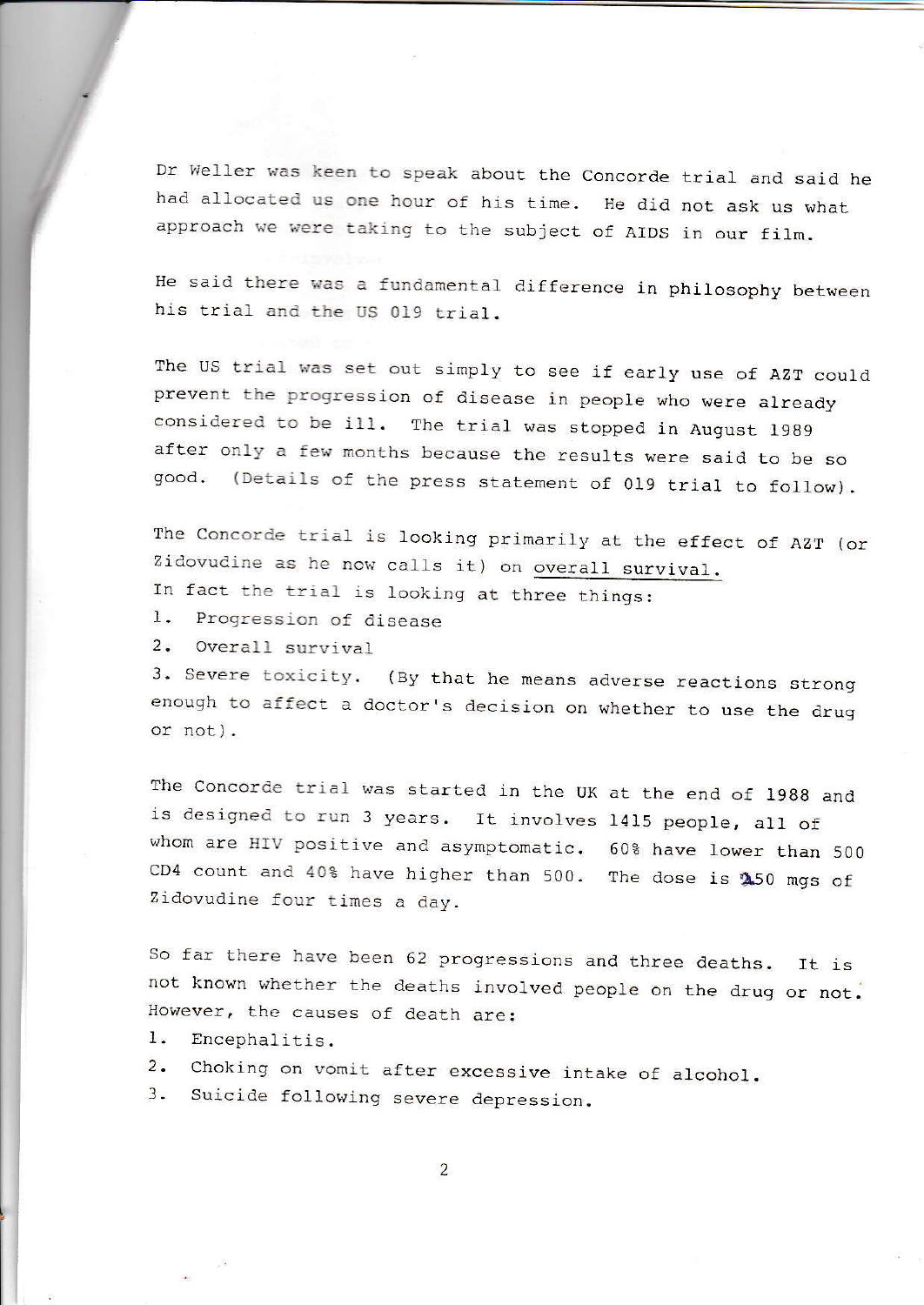Dr Weller was aware of the fact that conducting a trial for as long as three years will be very expensive not only because of the drug itself but because of the monitoring, blood tests and transfusions involved.

When asked how AZT works he said, "I assume that the disease must be related to the amount of virus that is dividing, By inhibiting the virus (dividing) you are delaying progression of<br>the disease."

He praised Burroughs Wellcome for wanting to go on with this<br>trial. He said it was a duty to follow up long term effects of the drug. "If Concorde folds, society will never know whether the drug was of help. And people in future will never know. And there is a great danger in that".

Dr Weller seemed worried about the confusion surrounding CD4 counts. In fact he seemed worried about quite a lot of things.<br>He says the count can vary by 50% between 11 am (when it is at its lowest) and 4.00 am (when it is at its highest). One test alone is not enough to determine a person's CD4 count. Yet many doctors prescribe AZT on the basis of this simple procedure. He doctors prescribe AZ? on the basis of this simple procedure. He feels that a person's CD4 trend has to be assessed and is very uncomfortable about basing treatment on one or two lab tests alone. He says that in the UK he believes the lower limit of normal for CD4 count is as low as 350.

In order to find those at high risk you have to treat so many. If only there were another marker for testing those at high risk, he says.

Dr We11er was worried about the slgns of resistance to AzT that were appearing after prolonged periods of use.

3